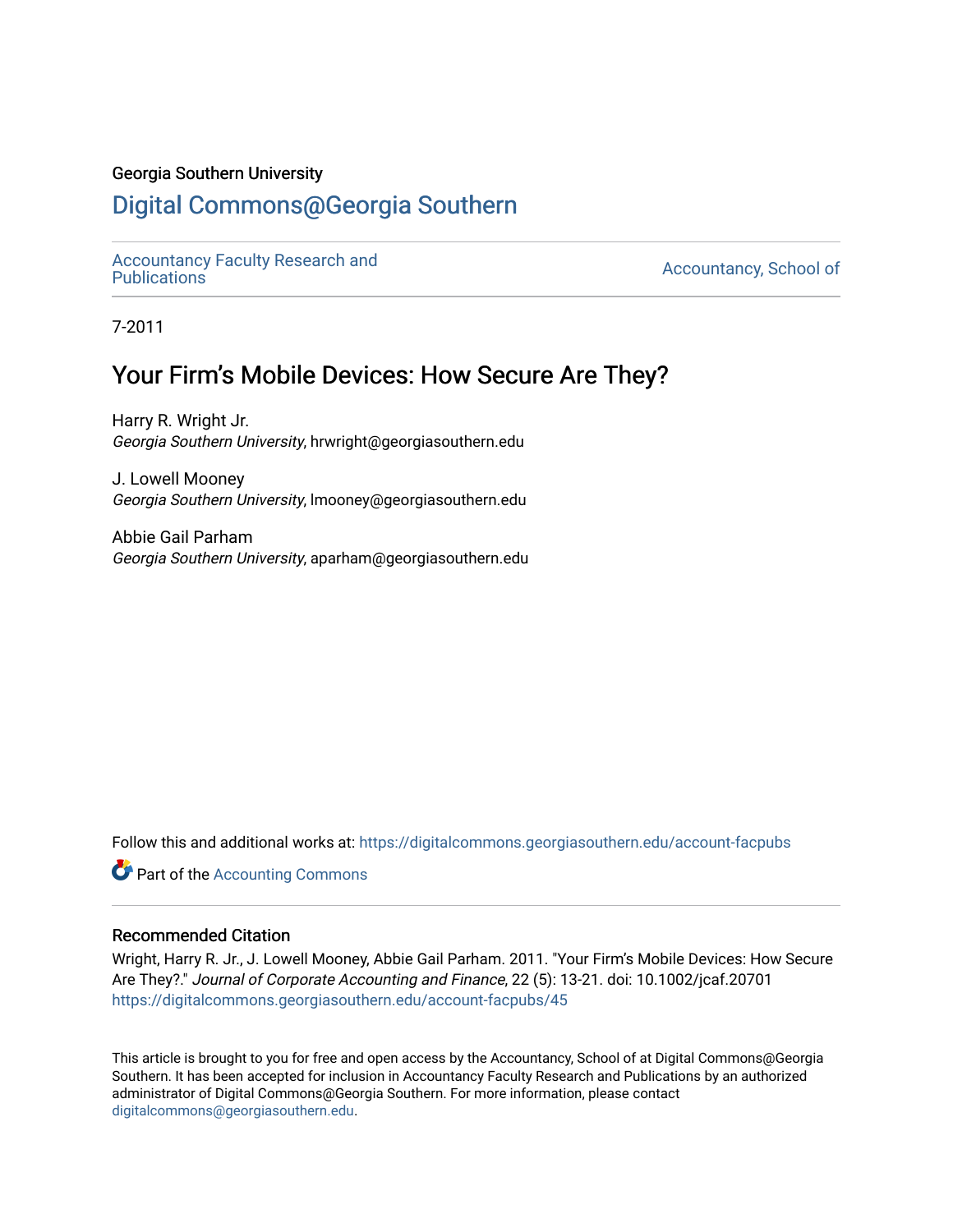# **Your Firm's Mobile Devices: How Secure Are They?**

**Harry R. Wright Jr., J. Lowell Mooney, and Abbie Gail Parham**

#### **INTRODUCTION**

A study conducted by Morgan Stanley's *Investment Management Journal* predicts that more people will access the Internet from mobile devices than personal computers by the year 2015 ("Here's How Businesses Can Recruit," 2011). With the world's rapid adoption of Web 2.0 wireless technology and expanded bandwidth, coupled with the rapid deployment of ever more powerful mobile hardware and applications, these devices, which include smartphones, iPads, tablet PCs, and PDAs, are becoming increasingly ubiquitous in the workplace.

Mobile technology moves well beyond the mere convenience of a cell phone or laptop, both of which have had long acceptance in business for their utility. The cell phone untethered employees from landline phones and laptops revolution-

*Mobile communication devices are taking the world by a storm. They offer significant benefits. But when deciding whether your company can benefit from giving mobile devices to employees, it is important to think strategically. Do you have a comprehensive mobile security strategy? Do you have a well-thought-out set of policies and procedures in place?*

 *The authors of this article take a critical look at mobile device security. Then they provide a detailed set of checklists to help you develop strategic goals; effectively manage mobile devices; protect company data; and evaluate the effectiveness of your security plan.* © 2011 Wiley Periodicals, Inc.

> ized the ability of employees to work remotely. But those tools pale in comparison to today's mobile devices, whose portability and ability to access corporate servers, data, and information, regardless of where the employee is geographically, are revolutionizing the way business gets done. The telecommunications companies and governing regulators around the world have recognized this coming and evolving technology for decades. At the 2008 Davos meeting, one of the most interesting panels

was on the future of mobile technology. Panelist Eric Schmidt, Google's CEO, noted that the new 700MHz bandwidth spectrum introduces what he called a "huge revolution" in new mobile technology and applications (Arrington, 2008).

**e<sup>f</sup> at**

**<sup>u</sup>r<sup>e</sup> <sup>a</sup>rt<sup>i</sup>c<sup>l</sup>e**

Yet, this marvelous benefit can be overappreciated. As various types of mobile devices enter the workplace, either as an

employee's personal technology or as company technology, and as they rapidly morph into more powerful capabilities and applications, they present a strategic risk to the company, particularly from data theft and security breaches. In fact, the control and use of mobile devices emerged this year as the top business technology concern for CPAs and financial executives on the annual Top Technology Initiatives Survey by the American Institute of Certified Public Accountants (AICPA; 2011).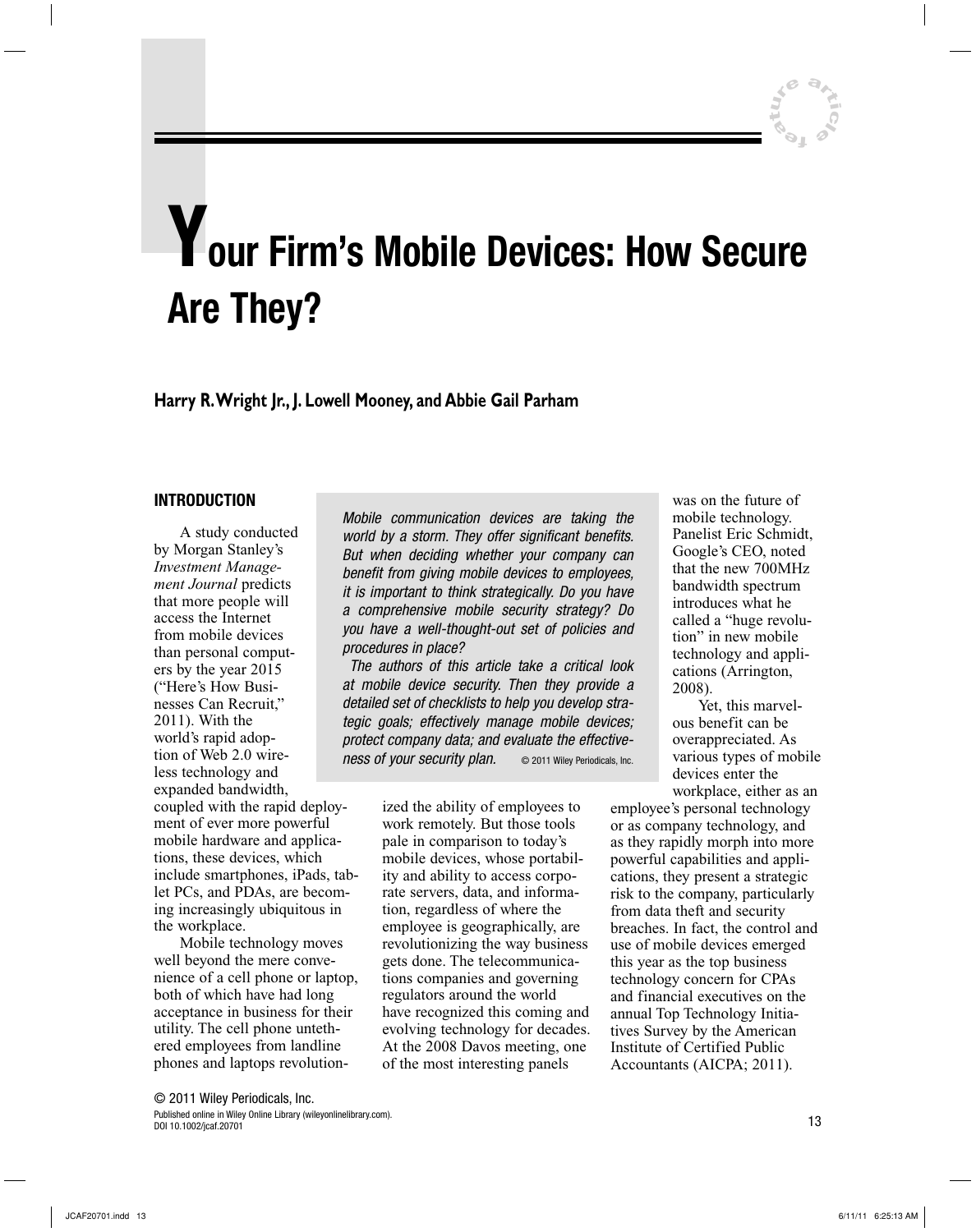This article focuses on how new and developing mobile technology being deployed in the workplace should be understood and strategically managed and how the growing risk to securing them must be aggressively addressed. Also included are a series of checklists from a variety of industry experts that should help you assess where your organization is on the control and protection of mobile devices.

#### **ADDRESSING GEN-Y MOBILE TECHNOLOGY RISKS**

Ready or not, handheld devices are proliferating the workplace. As with most technology, the younger employees are beating the drum for adoption of new computing devices into the workplace. As evidence, consider that at the end of 2009, almost 530 million users browsed the mobile Web on their handset. According to Strategy Analytics, this is forecast to rise to over 1 billion by 2015. Within the next five years, mobile Web access using handsets, laptops, tablet computers, and other mobile devices will surpass the desktop PC as the most popular way to access the Internet (mobiThinking). Driving these changes is the new breed of employees now entering the workplace dubbed "Generation Y." A recent survey of 18-to-24-year-olds by Accenture found that 51 percent prefer to use a mobile handset over a laptop. By the way, only 22 percent prefer a PC. It probably will not surprise you that among those respondents age 45 and older, only 27 percent prefer a mobile device (Sybase, 2011).

In our last article, "Gen Y's Addiction to Web 2.0: Problem or Strategy?" we warned about the coming severe shortage of workers and advocated embracing Web 2.0 as one way to recruit, engage, and retain the current generation of workers. We further noted that while Generation X had transformed the analog workplace of their Traditionalist and Baby Boomer predecessors into a modern digital workplace, we predicted that Generation Y would put that digital office on steroids. Generation Y workers "expect organizational information and records, along with the applications and systems used to manage them, to be instantly available, even

The ability to exchange data and information wherever and whenever can set your organization apart and help you recruit and retain highquality employees who are wired for 24/7 connectivity.

on their handheld devices" (Mooney, Wright, & Higgins, 2010, p. 64).

As it is with most things, the surging use of mobile devices is a mixed blessing. The ability to exchange data and information wherever and whenever can set your organization apart and help you recruit and retain high-quality employees who are wired for 24/7 connectivity. Freed from their desks and an eight-hour workday, these employees can respond to customer needs faster and more effectively. Yet, how does the organization control and protect the corporate information stored on the

company's servers and desktops from unauthorized access via a mobile device, or from loss or theft once data has been transferred to a mobile device? Something as simple as losing your phone can now create an enormous security risk for your organization.

While some organizations have aggressively rolled out mobile technology, many have been reluctant to open up access to their organization's information assets and business processes. Yet the workplace is already saturated with mobile technology thanks mostly to the personal handheld devices that employees own and bring to work. Too few, we suspect,

> have fully examined or adequately addressed the ability of either employerissued or employee-owned mobile devices to retrieve, interact with, or extract corporate information and the risks portable technology presents to the firm. Regardless of where your company is positioned on managing mobile technology in the workplace,

several strategic issues should be either reviewed or addressed.

#### **MOBILE DEVICES ENABLE SIGNIFICANT ENTERPRISE BENEFITS**

A mobile device is a pocket-sized computing device that often has a display screen with touch input or a miniature keyboard. Mobile devices can be divided into the following groups: mobile or handheld computers and tablets; communication devices such as smartphones; media recorders and players; navigational devices; and accessories such as handheld game consoles.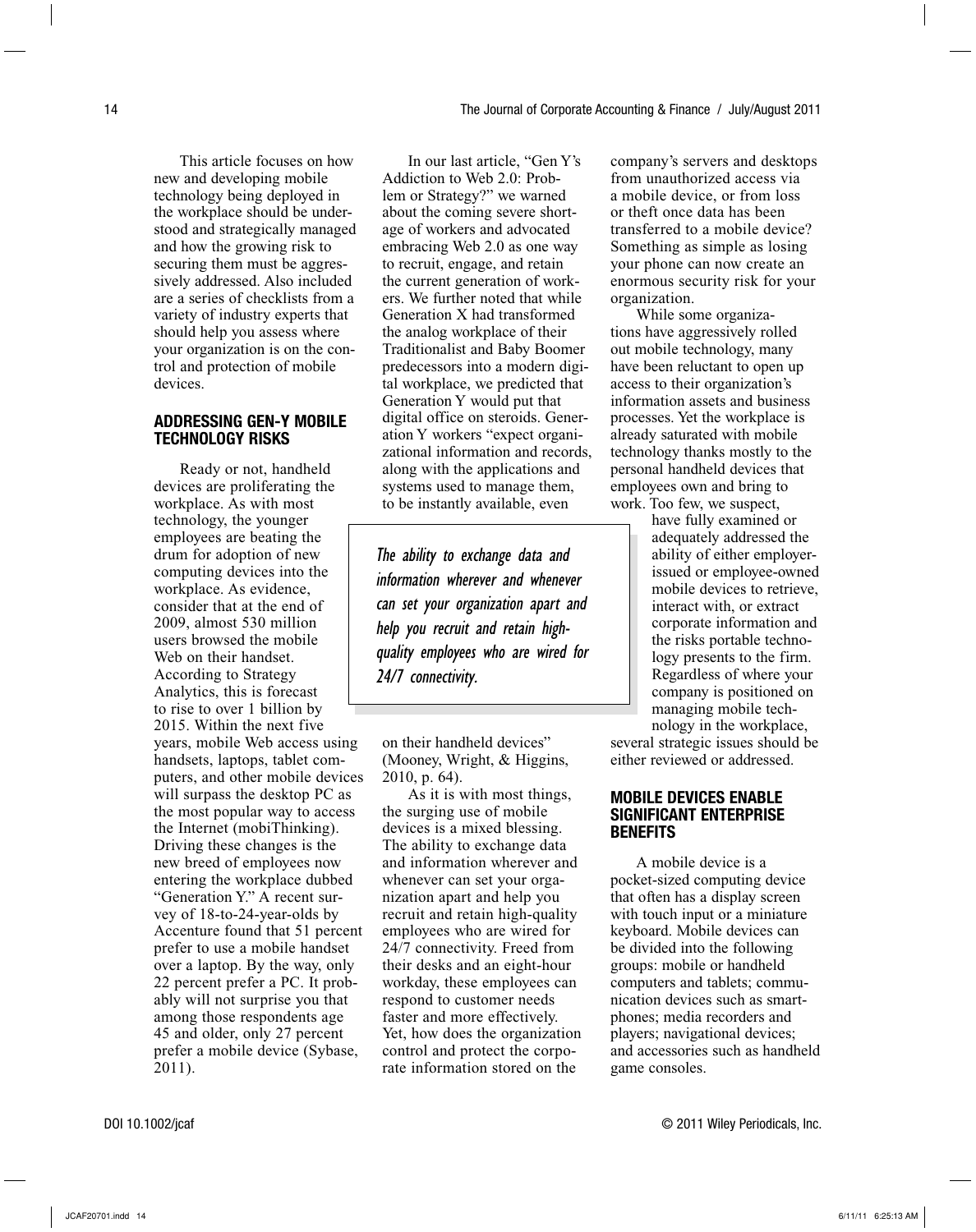In 2009, sales of laptops exceeded sales of desktops, and *IDC Worldwide Quarterly* estimates that by 2012, 65 percent of all personal computers sold will be portables. Perhaps more important for business is the finding that by 2014 more users will access the Internet using a mobile device than by using a desktop (Jagst, 2011). According to ITU, there were 5.3 billion mobile handset subscriptions at the end of 2010, equivalent to 77 percent of the world population. Furthermore, approximately 90 percent of the world's population now lives in a place with access to a mobile network.

The shift toward using mobile devices to replace the desktop and laptop is clear, yet many have not thought about the significance of that shift being leveraged in a purely business environment. The evolving mobile device technology can, if properly utilized, enable the enterprise to achieve a number of significant benefits:

- Improved workforce productivity: Employees can remotely access company information and complete work off-site. According to the Aberdeen Group, the best-in-business enterprises have captured a 40 percent increase in employee productivity.
- Improved customer service: With real-time access to customer information, employees can significantly improve turnaround times for problem resolution. Again, according to the Aberdeen Group, the best-in-business enterprises have seen an average of 35 percent improvement in customer satisfaction.
- Increased business process efficiency: The use of supply-chain management allows companies to improve business processes by shortening the time between order, production, and shipment.
- Employee security and safety: Employees traveling on work-related business are always in touch and connected.
- Employee retention: With mobile devices, many work tasks can be performed remotely, resulting in improved work-life balance. Research by the Aberdeen Group indicates that the improvement in work-life balance can increase employee retention by up to 25 percent (ISACA, 2010).

#### **THINKING STRATEGICALLY**

In deciding whether your organization can benefit from the use of mobile devices, it is important to think strategically. Remember you need a carefully constructed mobile security strategy that covers both corporate devices and personal devices. The checklist in Exhibit 1 provides some initial considerations for developing or reviewing a corporate strategy for these devices, while Exhibit 2 illustrates the types of questions that should be considered as part of any corporate plan that embraces mobile technology.

#### **RISKS AND SECURITY**

The risk of loss, theft, or misuse of confidential information is high with mobile devices,

#### **Exhibit 1**

#### **Strategy Goals for Mobile Devices**

- Has your IT organization defined the allowable mobile device types (e.g., enterprise-issued vs. personal devices and BlackBerry vs. iPhone)?
- Have the services accessible through mobile devices been defined and explained, taking into account the existing IT architecture?
- Have the tasks for which employees may use mobile devices and the types of applications that are allowed been enumerated?
- Has your IT organization sufficiently identified the ways employees actually use mobile devices to understand how that use may lead to unpredictable risks?
- Have all enterprise-issued devices been integrated into a comprehensive asset management program?
- Has your IT organization specified the type of authentication and encryption that must be present on mobile devices?
- Have your employees been properly trained to store and transmit sensitive corporate data?

*Source:* ISACA (2010).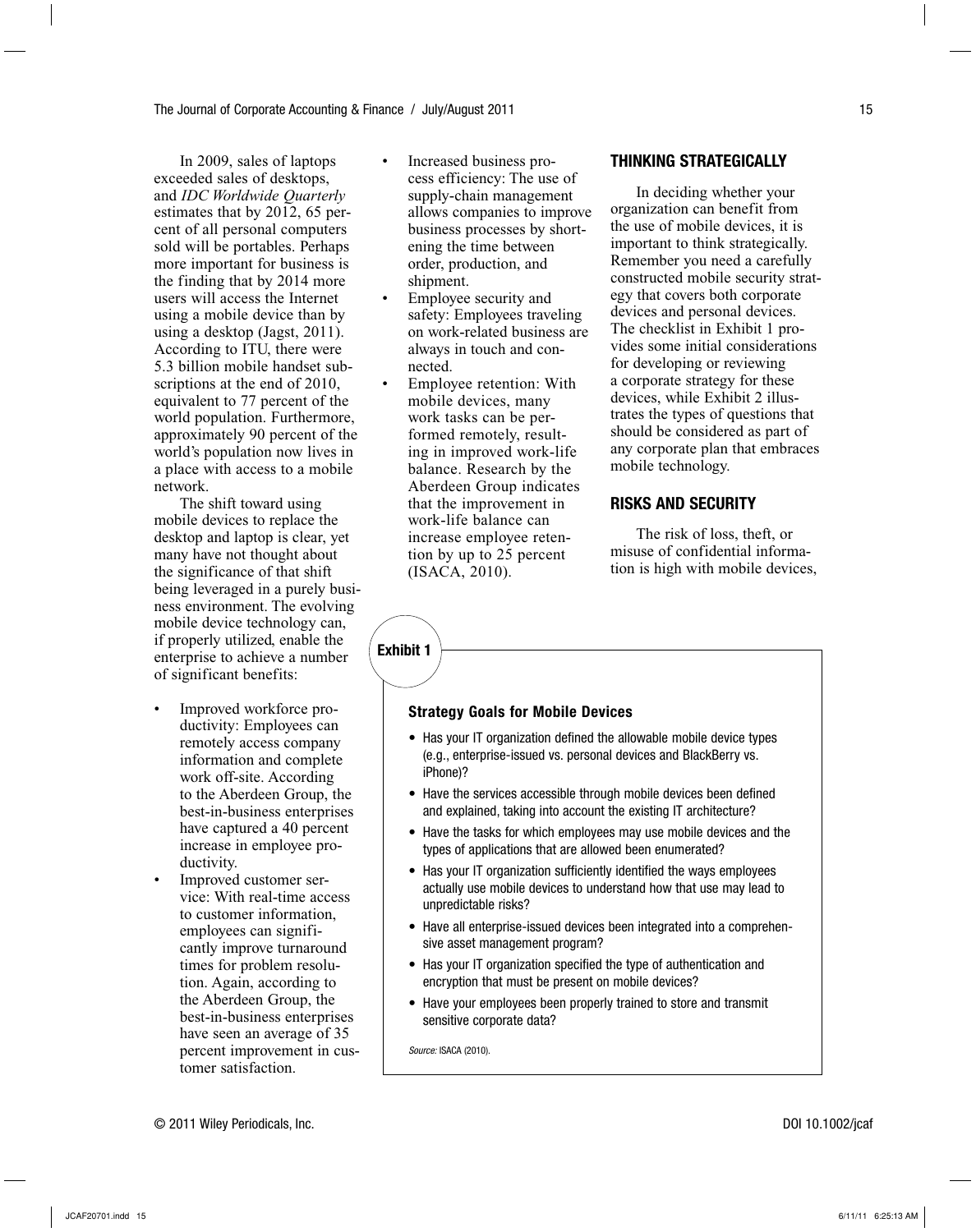#### **Four Key Questions to Address When Developing a Mobile Security Strategy**

- 1. **How do we deny access to unauthorized users?** Require employees to set a strong password on their mobile device and to change it every three to six months. Mobile management systems can automate enforcement.
- 2. **What's our plan if a personal device gets lost or stolen?** Passwords aren't enough; you must be able to lock and wipe the device remotely. The first lets you "freeze" a device, which is useful if there's a good chance it will turn up again. If it's gone for good, remote wipe lets you permanently erase stored data.
- 3. **How do we remove corporate data from a personal device whose owner is leaving the company?** Management tools can be used to segregate enterprise and personal data. When an employee leaves, IT can wipe the enterprise data while leaving personal data unaffected. This capability protects the organization without inconveniencing the user.
- 4. **How do we keep prying eyes away from confidential files?** Use mobility management software to encrypt enterprise data, both as it is transmitted and when it is "at rest" in the device's memory.

*Source:* Sybase (2011).

#### **Exhibit 3**

#### **Mobile Security Features**

- **Enforced authentication:** Does your IT organization require users to enter a password when the device is cycled on?
- **Over-the-air data encryption:** Does your organization require that mobile devices use Secure Sockets Layer (SSL) when exchanging data wirelessly?
- **Over-the-air provisioning:** Can your IT technicians configure and update mobile applications remotely from a central platform?
- **Remote wipe and data fading:** Can they remotely clear all data and settings on a lost or stolen PDA, smartphone, or tablet?
- **Full disk encryption:** Does your IT organization use full disk encryption to make it virtually impossible for anyone without authorization to read private data on a mobile device?
- **Separation of personal and enterprise information:** Can your IT staff secure, control, and erase corporate data and applications without impacting the user's personal photos, music, or games?
- **User access rights and security policies:** How well does your IT department control exactly what data users can access with their mobile devices?
- **Network filters:** Are filters used to monitor who is attempting access to the corporate network and to block access unless a device management client is installed on the device?

*Source:* Sybase (2011).

**Exhibit 2**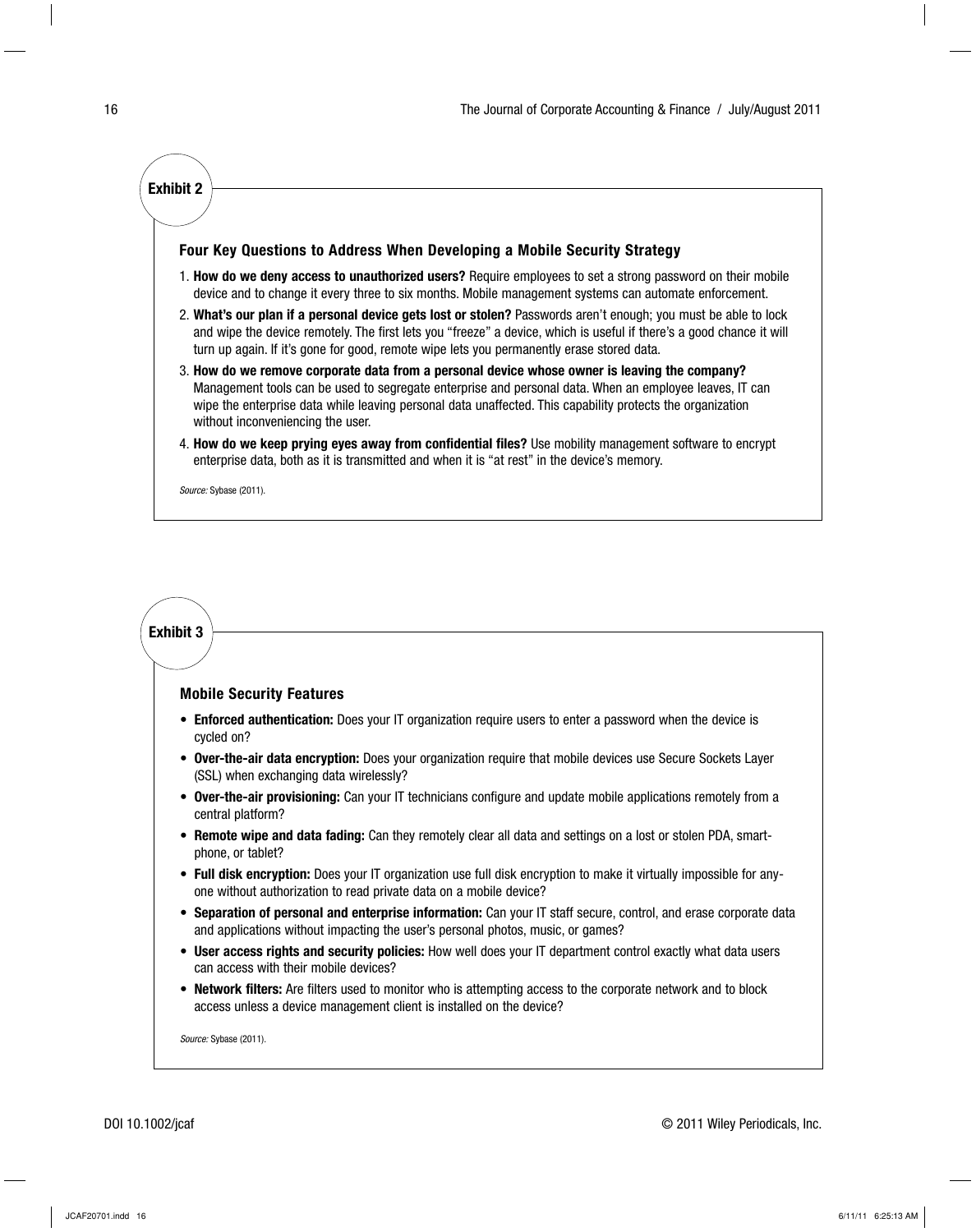# **Exhibit 4**

#### **Seven Rules for Effective Mobile Management**

- 1. **Identify all mobile devices on the network:** Have you audited your e-mail server and other systems to make sure there are no unauthorized devices?
- 2. **Know which back-office systems employees need to access:** Have you identified which employees can suffice with just e-mail access vs. which need special purpose applications vs. which need executive-level access?
- 3. **Formalize user types and set policies:** Have you created appropriate user groups and set strict governance policies for each one?
- 4. **Be ready to block access:** Are filters used to control access to your back-end systems to block access to devices that don't have a management client installed?
- 5. **Add password and encryption policies plus remote wipe:** Has your IT organization implemented such bare minimum mobile security measures as password enforcement, on-device data encryption, remote wipe for lost devices, and inventory management to identify which devices are connected to the network?
- 6. **Consider separating personal data from business data:** Are your mobile devices able to store enterprise data in one area of the device and encrypt and password-protect only that area?
- 7. **Enable users to be self-sufficient:** Have you lessened the burden on your IT organization by using a client management application that keeps mobile devices in compliance? Do you have a robust user training program?

*Source:* Sybase (2011).

especially if the company does not have a strong security strategy that addresses their unique characteristics. The greatest drawback of these devices, whether deployed by the company or simply those in possession of employees, is the security risk they pose.

 On the one hand, these devices have to be viewed like existing PCs and laptops, as they are also susceptible to malicious viruses and malware, Trojan horses, cyber attacking malicious applications, spam, worms, and phishing schemes. Obviously, they are more susceptible to loss, theft, and damage since they are portable. On the other hand, mobile devices must be viewed differently from other information processors in that there are unique threats to these devices such as jailbreak software, which allows strangers to hijack the device and access information, and the

problems presented by the ability of these devices to connect automatically to an unknown Bluetooth device nearby or to an open, unsecured Wi-Fi.

Furthermore, with the increasing expansion and availability of new applications developed on open platforms for specific use on mobile devices,

### **Exhibit 5**

#### **Top Technology Questions Asked by Audit Committees, CFOs, and CIOs**

- 1. Is our information security policy adequate?
- 2. Are we ensuring that our data and technology resources are protected against hacking, viruses, or other compromises?
- 3. Are our current internal controls and IT governance policies and procedures effective?
- 4. How can we best implement document retention and e-discovery policies?
- 5. Can our data remain safe if we utilize cloud computing/software services?

*Source:* AICPA (2011).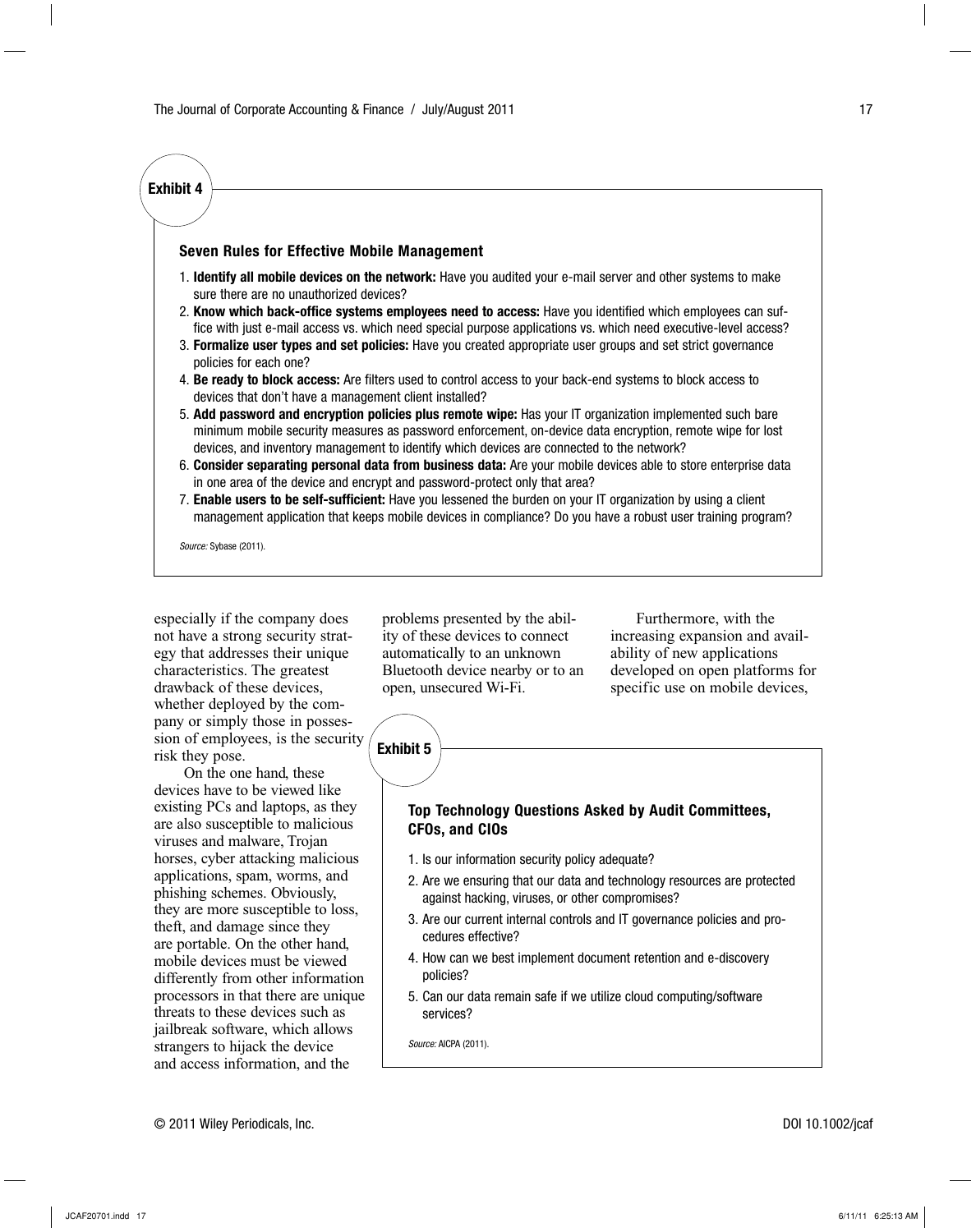#### **Ten Steps to Securing Your Mobile Devices**

- 1. Configure mobile devices securely.
	- a. Enable auto-lock.
	- b. Enable password protection and require complex passwords.
	- c. Avoid using auto-complete features that remember usernames or passwords.
	- d. Ensure that browser security settings are configured appropriately.
	- e. Enable remote wipe.
	- f. Ensure that SSL protection is enabled, if available.
- 2. Connect to secure Wi-Fi networks and disable Wi-Fi when not in use.
	- a. US-CERT recommends disabling features not currently in use such as Bluetooth, infrared, or Wi-Fi. Additionally, set Bluetooth-enabled devices to nondiscoverable to render them invisible to unauthenticated devices.
	- b. Avoid joining unknown Wi-Fi networks.
- 3. Update mobile devices frequently. Select the automatic update option, if available.
	- a. US-CERT recommends maintaining up-to-date software, including operating systems and applications.
- 4. Utilize antivirus programs and configure automatic updates, if possible.
	- a. US-CERT recommends installing antivirus software as it becomes available and maintaining up-to-date signatures and engines.
- 5. Use an encryption solution to keep portable data secure in transit.
	- a. Data protection is essential. If confidential data must be accessed or stored using a mobile device, make sure users have installed an encryption solution (e.g., GuardianEdge Smartphone Protection, McAfee Endpoint Encryption, PGP Mobile, and Pointsec Mobile Encryption).
	- b. Do an assessment—or at least be aware—of the encryption options available for mobile devices. Some devices may offer more mature security solutions than others.
	- c. Consider using thin client models so that data is centrally and securely maintained. This is one option to help avoid storing confidential data on mobile devices. It also means not having to develop new solutions every time a new mobile technology is released.
	- d. Educate users to avoid using or storing confidential data on a mobile device whenever possible.
- 6. Use digital certificates on mobile devices.
- 7. Take appropriate physical security measures to prevent theft or enable recovery of mobile devices.
	- a. For laptops, use cable locks.
	- b. Use tracing and tracking software (e.g., Computrace, Lookout, MobileMe).
	- c. Never leave your mobile device unattended.
	- d. Report lost or stolen devices immediately.
	- e. Remember to back up data on your mobile device on a regular basis.
- 8. Use appropriate sanitization and disposal procedures for mobile devices.
	- a. Delete all stored information prior to discarding, exchanging, or donating devices.
- 9. Develop appropriate policies, procedures, standards, and guidelines for mobile devices.
- 10. Educate employees about mobile device security.
	- a. Remind users to be cautious when opening e-mail and text message attachments or clicking on links.
	- b. US-CERT recommends that users avoid opening files, clicking links, or calling numbers contained in unsolicited e-mails or text messages. Users should know what they are downloading.
	- c. Be aware of current threats affecting mobile devices.

*Source:* https://wiki.internet2.edu/confluence/display/itsg2/Mobile+Device+Security.

**Exhibit 6**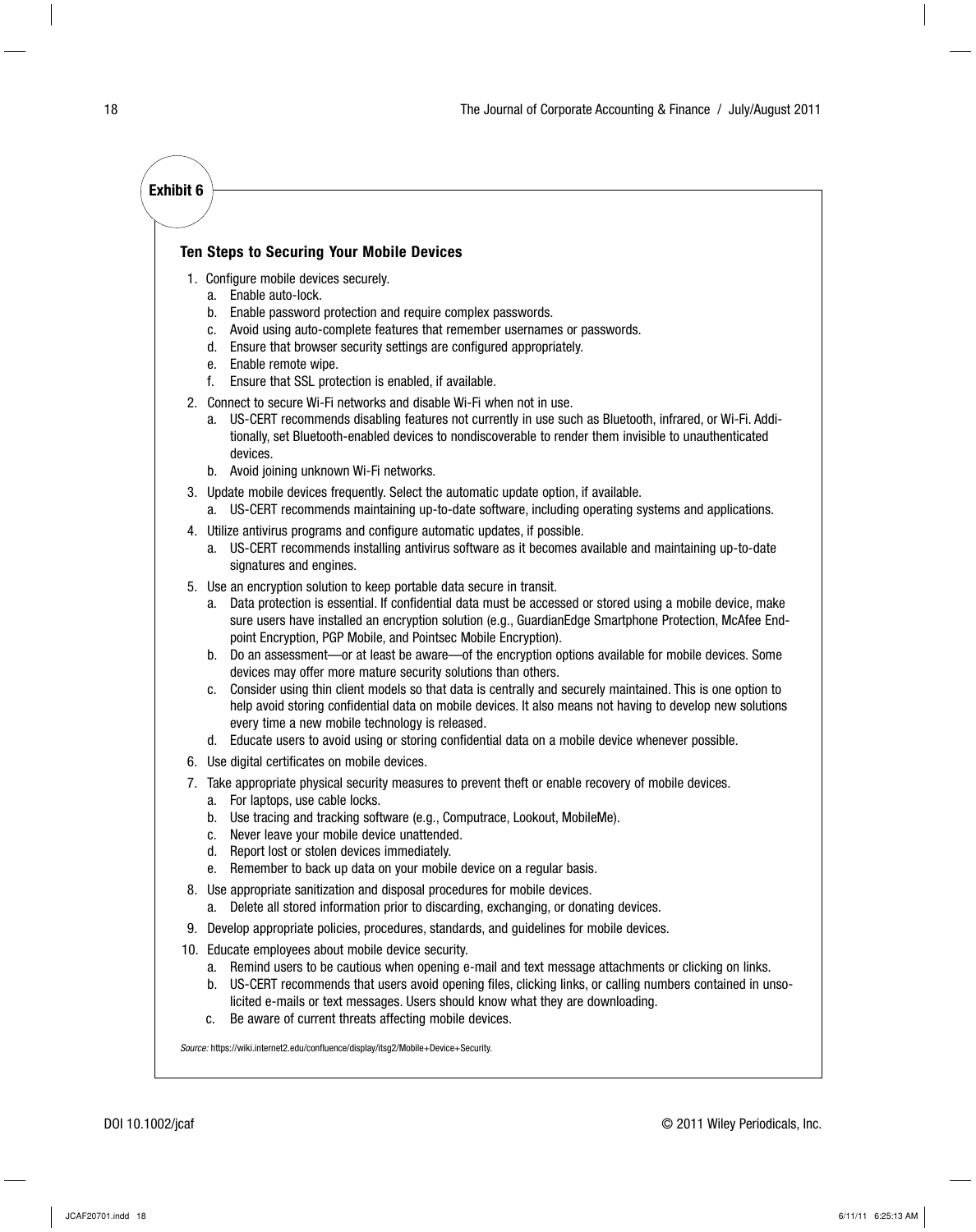there are now many ways to undermine the security protocols and policies of most organizations that were designed around servers, PCs, and laptops. Since the risks are more difficult to identify, managers must consciously take key steps to protect the business from risks that may be under the corporate security radar. Has your company created systems designed to take advantage of mobile security features that are unique to mobile devices that could pose a risk to your business? Exhibit 3 lists some of the most common security features used to protect mobile assets.

Systems and policies should be developed to evaluate and manage the security features of

various devices that are already in the workplace or corporately deployed, particularly as to what information they are able to access on company servers or stand-alone computers. Again, this parallels commonly known concerns with PCs and laptops, but with mobile devices, several other considerations must be taken into account. Exhibit 4 describes seven rules for effective mobile device management.

#### **ADDRESSING CONCERNS**

According to the AICPA (2011), "mobile devices are receiving more attention as technological advancement shifts productivity tools from desktops to pockets amid increasing reliance on mobile applications." Research firm Gartner Inc. predicts that approximately 117 billion applications will be downloaded to mobile devices worldwide by the end of 2011. The AICPA technology survey researchers asked CPAs to identify the top technology questions asked by audit committees, chief financial officers (CFOs), and chief information officers (CIOs). Their questions are reported in Exhibit 5.

Effective remote management and data-protection tools and policies are key to preventing mobile security breaches. Protecting sensitive information on mobile devices requires an understanding of the many ways security can be compromised. Providing

#### **Exhibit 7**

#### **Auditing Mobile Device Processes and Policies**

- **Policy:** Does a security policy exist for mobile devices? Does it include rules for appropriate physical and logical handling? The enterprise should have a policy addressing mobile device use and specifying the type of information and kind of devices and information services that may be accessible through the devices.
- **Antivirus updates:** Do the auditors verify that the enterprise updates its mobile device antivirus software to prevent perpetuation of malware?
- **Encryption:** Do the auditors verify that any data labeled as sensitive are properly secured while in transit or at rest?
- **Secure transmission:** Do the auditors confirm that mobile device users are connecting to the enterprise network via a secure connection using, for example, VPN, IP security (IPsec), or Secure Sockets Layer (SSL)?
- **Device management:** Have the auditors determined whether there is an asset management process in place for tracking mobile devices? This asset management program should also detail procedures for lost and stolen devices as well as procedures for employees who have been terminated or have resigned from the enterprise.
- **Access control:** Do the auditors verify that data synchronization of mobile devices is not set to receive access to shared files or network drives that contain data that are prohibited for mobile use?
- **Awareness training:** Do the auditors verify that the enterprise has an awareness program in place that addresses the importance of securing the mobile devices physically and logically? The training should also make clear the types of information that can and cannot be stored on such devices.
- **Risk:** Do the auditors confirm that policies and procedures exist and are functioning as management intended to ensure that the company's information assets are not subjected to high risk of data leakage and loss?

*Source:* ISACA (2010).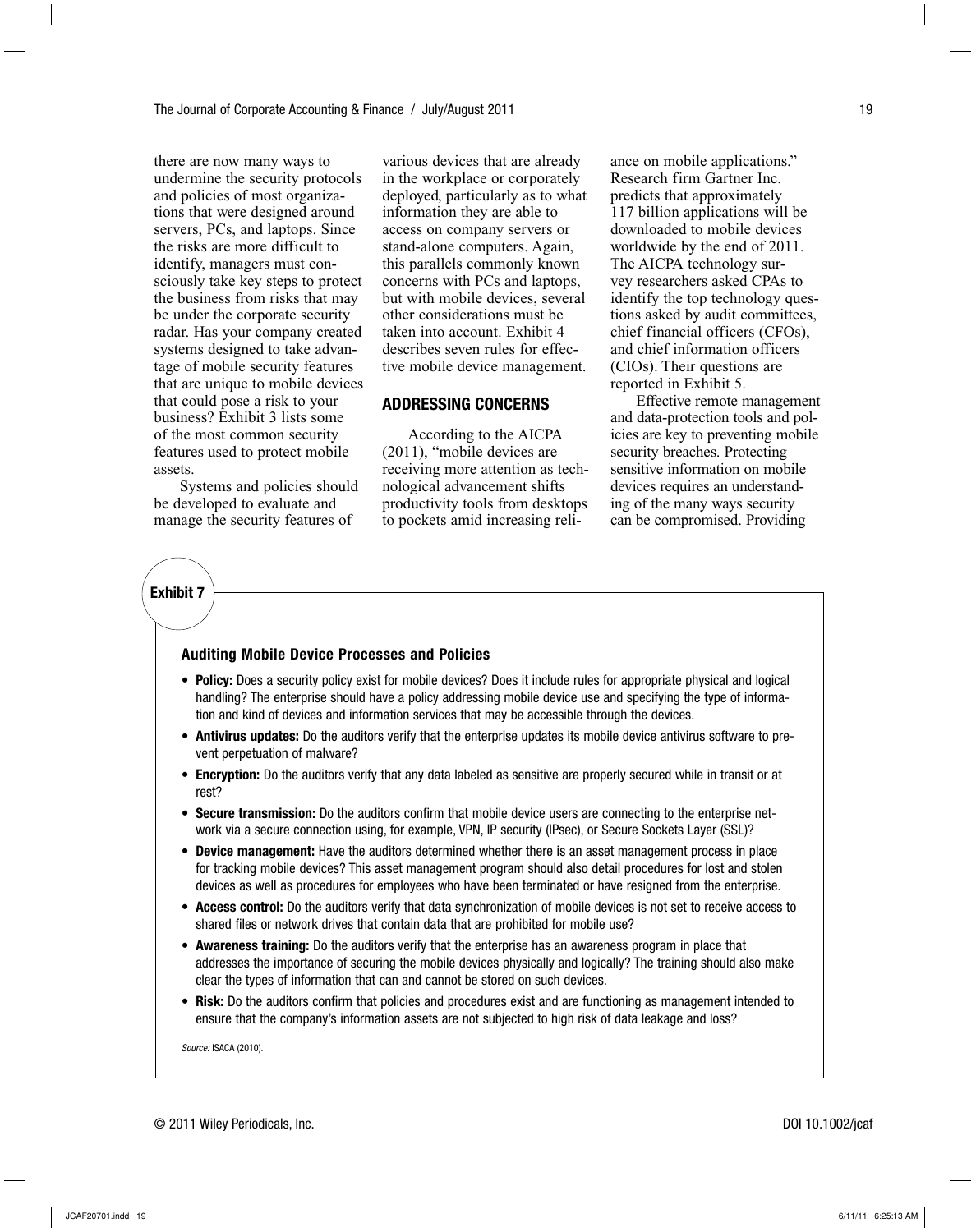a bullet-proof strategy requires mobile security policies and functions, security-aware employees, and a comprehensive set of mobile device management tools (Sy base, 2011). Exhibit 6 presents ten key steps to securing your organization's mobile devices.

#### **MAKING SURE YOU ARE FULLY PROTECTED**

Your organization should have a comprehensive mobile device policy enforceable on all employed devices and centrally managed by your IT staff. While flexibility is important, it should be simple to implement and support. Finally, it must be auditable so that assurance can be gained that the organization is doing everything possible to protect its investment in mobile technology. Exhibit 7 describes audit procedures for assessing the operating efficiency of your mobile device policies and procedures.

#### **REFERENCES**

American Institute of Certified Public Accountants (AICPA). (2011). Top technology initiatives survey. Retrieved from http://www.aicpa .org/INTERESTAREAS/INFORMA TIONTECHNOLOGY/RESOURCES/ TOPTECHNOLOGYINITIATIVES/ Pages/2011TopTechInitiatives.aspx Arrington, M. (2008, January 25). Super panel at Davos: The future of mobile technology. Retrieved from http:// techcrunch.com/2008/01/25 /super-panel-at-davos-the-future-

of-mobile-technology/

- Here's how businesses can recruit best talent after recession. (2011, April 17). Alexandria Echo Press. Retrieved from http://www.echopress.com/event/article/id/83854/group/homepage/
- ISACA. (2010, July). Securing mobile devices. Retrieved from http://www. isaca.org/Knowledge-Center/Research/ Documents/SecureMobileDevices-Wht-Paper-20July2010-Research.pdf
- Jagst, M. (2011, March 14). Mobile computing takes accountants to a new level of productivity. Retrieved from http:// www.cscpa.org/Content/24470.aspx
- Sybase. (2011). Enterprise mobility guide 2011. Retrieved from http://resources .idgenterprise.com/original/ AST-0032585\_MobilityGuide \_2011\_Sybase.pdf

#### **FURTHER READING**

- Best Practices Guide, Mobile Device Management. (n.d.). Retrieved from http:// content.maas360.com/www/content/ wp/11-Mobile-Device-Management-Best-Practices.pdf
- DeFelice, A. (2011, April). Survey highlights emerging tools for firms of all sizes. Retrieved from http://www .journalofaccountancy.com/Issues/2011/ Apr/20103506
- Definition of mobile device. (n.d.). Retrieved from http://en.wikipedia.org/wiki/ Mobile\_devices
- Forrester Consulting. (2010). Managing and securing corporate and personal mobile devices in financial services. Retrieved from http://content.maas360.com/www/ content/wp/ForresterFinancialSector-WP.pdf
- Harris, S. (2009, April 28). Mobile devices: Definition and security issues (part 1 of 5). Retrieved from http://www.informit .com/blogs/blog.aspx?uk=Mobile-Devices-Definition-And-Security-Issues-Part-1-of-5
- Harris, S. (2009, April 30). Mobile devices: Security implications and countermeasures (part 2 of 5). Retrieved from http://www.informit.com/blogs/blog

.aspx?uk=Mobile-Devices-Security-Implications-and-Countermeasures-Part-2-of-5

- Increased business use of mobile devices is top IT challenge. (2011, February 15). Retrieved from http://www .accountingweb.com/topic/technology/ increased-business-use-mobile-devicestop-it-challenge
- It's all about security: Things to know before you open the doors to smartphones and tablets in your enterprise. (n.d.). Retrieved from http://resources. idgenterprise.com/original/AST-0032586\_Its-All-About-Security-WP.pdf
- Kerravala, Z. (2010, June). Mobility powers the next wave of growth for unified communications. Retrieved from http:// resources.idgenterprise.com/original/ AST-0025326\_Mobility\_Powers\_Next\_ Wave\_of\_Growth\_for\_UC\_-\_Yankee\_ Group.pdf
- Messmer, E. (2011, March 8). Corporate data breach average cost hits \$7.2 million. Retrieved from http://www. networkworld.com/news/2011/030811 ponemon-data-breach.html
- Mobility at a crossroads: Are you missing new business opportunities in mobility management? (n.d.). Retrieved from http://resources.idgenterprise.com/ original/AST-0032587\_Managed-Mobility-Crossroads-WP.pdf
- Muir, J. (2003, July 13). Decoding mobile device security. Retrieved from http:// www.computerworld.com/s/article /82890/Decoding\_Mobile\_Device \_Security?taxonomyId=017
- Petrassi, J. (2010). The Internet moves to mobile devices. Leading Edge Forum, CSC Papers 2010. Retrieved from http://assets1.csc.com/lef/downloads/ CSC\_Papers\_2010\_The\_Internet\_ Moves\_to\_Mobile\_Devices.pdf
- Vogel, V. (2010, November 11). Mobile device security. Ten steps to securing your mobile device. Retrieved from https://wiki.internet2 .edu/confluence/display/itsg2/ Mobile+Device+Security